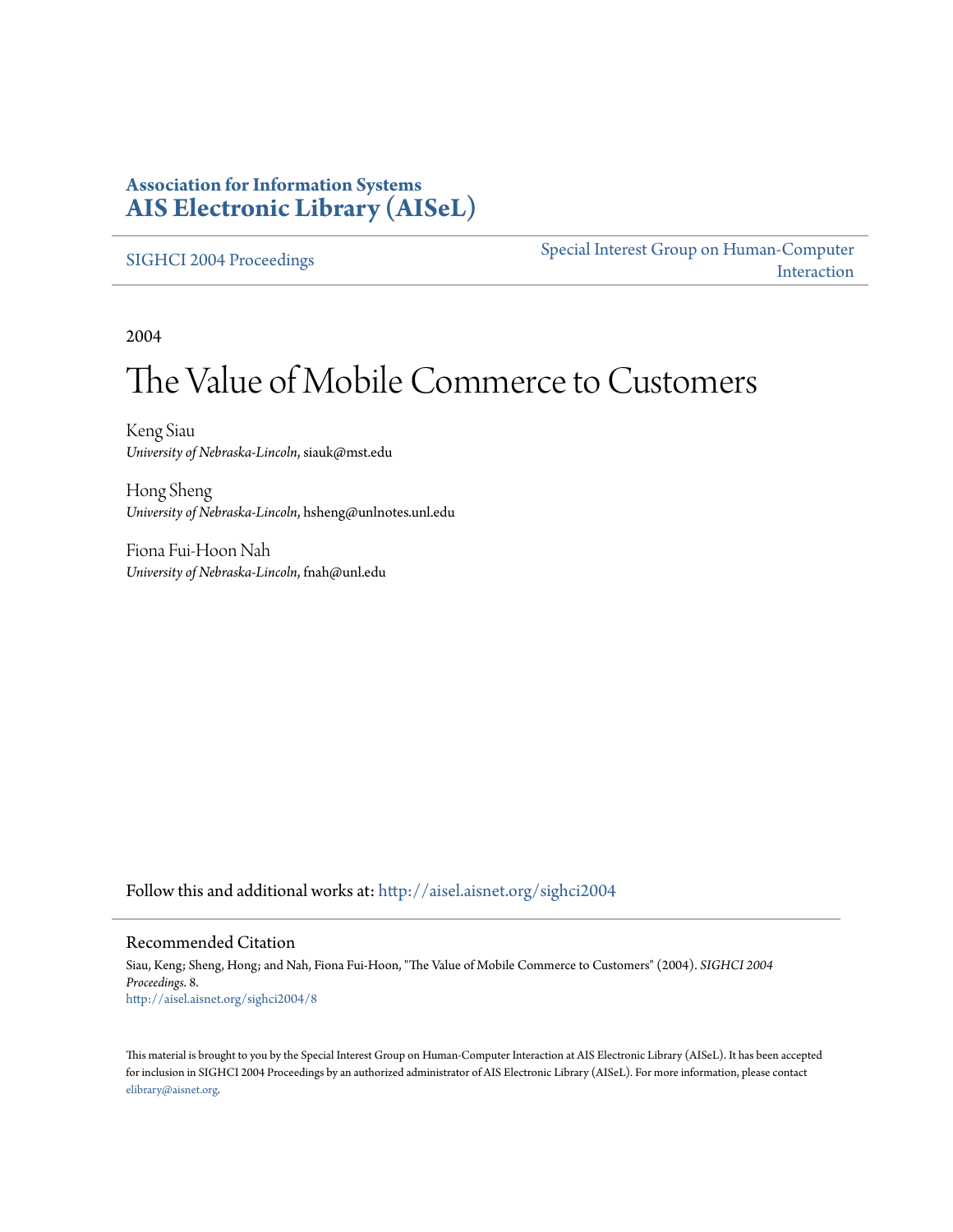## **The Value of Mobile Commerce to Customers**

**Keng Siau**  University of Nebraska-Lincoln ksiau@unl.edu

**Hong Sheng**  University of Nebraska-Lincoln hsheng@unlnotes.unl.edu

**Fiona Fui-Hoon Nah**  University of Nebraska-Lincoln fnah@unl.edu

#### **ABSTRACT**

This research studies the values of m-commerce using a qualitative means-ends approach, called Value-Focused Thinking. The conceptual foundation for this research is the Work System Framework. By interviewing both current and potential m-commerce users, we captured the values of m-commerce and develop a means-ends objective network to illustrate the relationships among these values. As one of the first empirical research to assess the values of m-commerce, this research contributes to an increased understanding of mcommerce. The means-ends objective network also serves as a theoretical foundation for future research in mcommerce. For practitioners, our findings highlight the concerns and issues of customers, which are valuable for strategy formulation in m-commerce.

#### **Keywords**

Mobile commerce, value-focused thinking, work system framework

#### **INTRODUCTION**

Mobile e-commerce, or simply "m-commerce" refers to ecommerce transactions conducted through wireless, Internet-enabled devices such as cellular phones and personal digital assistants (PDAs) (Ghosh and Swaminatha, 2001; Coursaris, Hassanein, and Head, 2003; Liang and Wei, 2004; Lee and Benbasat, 2004). Examples of m-commerce include mobile banking, mobile stock trading, and mobile ticketing.

M-commerce is the mobile variant of e-commerce (van de Kar, 2000) or a natural extension of e-commerce (Coursaris et al., 2003). Since it is an extension of ecommerce, m-commerce shares some commonalities with e-commerce. M-commerce, however, is not synonymous to e-commerce, neither is it simply another e-commerce channel. M-commerce presents some unique characteristics and features that can provide customers with added values and benefits such as anytime and anywhere access, the capability to pinpoint mobile devices' locations for personalization and localization, and the functionality to access information at the point of need (Tang and Veijalainen, 2001; Siau, Lim and Shen, 2001). M-commerce presents a new channel/medium for commerce.

For m-commerce to become a viable means of doing commerce and to gain widespread adoption, it is important that vendors understand and focus on the

"values" of m-commerce from the customers' perspectives; that is, what are customers' overall assessments of m-commerce, and what do customers expect from m-commerce?

On the academic side, we need to develop theories, frameworks, and models to understand m-commerce. We also need empirical evidence on m-commerce issues, and not mere speculation and conjecture.

In an attempt to fill these gaps, this research examines the values of m-commerce from the customers' perspectives and compares the differences between the values of mcommerce and e-commerce. The Value-Focused Thinking approach (Keeney, 1992, 1999), which provides a systematic way to articulate and organize values, is adopted to determine the values of m-commerce to customers and to define the relationships among those values.

#### **LITERATURE REVIEW**

The promising future of m-commerce is driven by its unique features (Cane, 2000; Southward, 2001; Siau et. al. 2001; Sharma and Deng, 2002) not available in traditional e-commerce, thus providing added value and benefits to m-commerce users. These features include ubiquity, personalization, flexibility, and localization.

Anckar and D'Incau (2002) presented a framework which identifies the value-adding features of m-commerce. They made a distinction between the value that is offered by the wireless Internet technology itself – wireless value – and the value emerging from the actual mobile use of a device – mobile value (Anckar and D'Incau, 2002).

In spite of the advantages and values that m-commerce can provide, there are a number of inherent limitations related to mobile devices and mobile services.

Usability is considered as the biggest source of frustration of mobile Internet users (Venkatesh, Ramesh and Massey, 2003) and has impeded consumers' acceptance and use of m-commerce. Although mobility is a key advantage, the user interface of mobile devices is far from ideal and is suffering from some drawbacks when compared to Personal Computers, such as small screens and small key pads, and complicated input mechanisms (Siau et al., 2001; Lee and Benbasat, 2004).

There are also technical restrictions related to mobile services, which add new challenges for m-commerce. Customers are concerned about new security and privacy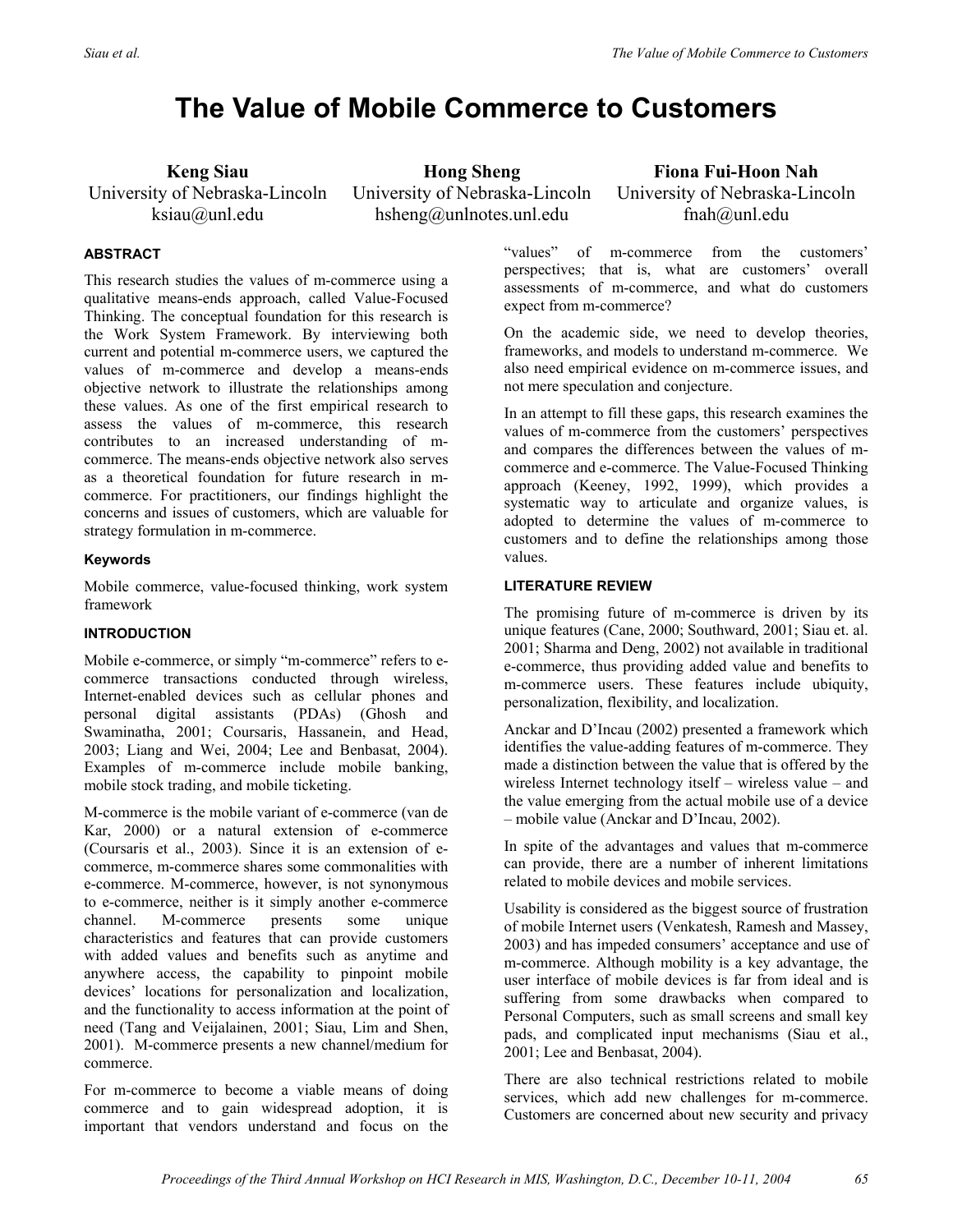risks – especially with wireless medium and devices (Ghosh and Swaminatha, 2001; Coursaris et al., 2003).

Due to the page limit, only a portion of the literature review is presented in this extended abstract.

#### **THEORETICAL FRAMEWORK**

A work system is "a system in which human participants and/or machines perform business process using information, technology, and other resources to produce products and/or services for internal or external customers" (Alter, 1999). An information system is "a work system whose internal functions are limited to processing information by performing six types of operations: capturing, transmitting, storing, retrieving, manipulating, and displaying information" (Alter, 1999). As a special form of information systems, e-commerce can be categorized as a work system (Alter, 2001). Since m-commerce is considered as an extension of ecommerce, the vocabulary and concepts that apply to work systems can also be applied to m-commerce.

The work system framework (Alter, 2002), depicted in figure 1, defines the elements that should be included to study and understand work systems. The elements of a work system can be used to organize one's understanding of the potential benefits and capabilities of m-commerce. Hence, we will use this framework to explain the elements of our research findings. In figure 1, the trapezoid surrounding business processes, participants, information, and technologies indicates that those four elements constitute the system performing the work. The work system's outputs are the products and services received and used by its customers.



**Figure 1: The work system framework (Alter, 2002)** 

The work system framework defines the elements that constitute m-commerce work systems and shows the relationships among those elements. This framework suggests that in order to achieve the fundamental performance variable – customer satisfaction, the other elements, which are integral parts of work systems, would directly or indirectly influence the perceptions of

customers with regard to m-commerce. The four main elements of m-commerce work systems – business processes, participants, technologies, and information – affect products and services provided or facilitated by mcommerce, which in turn, influence the customers of mcommerce work systems.

#### **RESEARCH METHODOLOGY**

We captured the values of m-commerce to customers by directly eliciting these values from current and potential m-commerce users. But values are not naturally combined into cohesive categories with clear indications of the relationships among them (i.e., which specific values relate to other values and why). Keeney's (1992) Value-Focused Thinking approach will help to resolve these problems. Value refers to the principles for evaluating the desirability of possible alternatives of consequences (Keeney, 1992). Value-Focused Thinking is fundamentally about deciding what is important and how to achieve it, and attempts to define essentially what decision makers (i.e., m-commerce users) care about. It provides a systematic approach for articulating and organizing values, which leads to a more complete set of alternative solutions and a clearer understanding of how each alternative contributes to the achievement of objectives (Keeney, 1992).

Value-Focused Thinking includes a process for identifying objectives. Keeney (1992) defined objectives as a statement of something that one desires to achieve, which can be characterized by three features: a decision context, an object, and a direction of preference. There are several popular techniques that can help stimulate the identification of possible objectives (Keeney, 1992): developing wish lists, identifying problems and shortcomings, alternatives, and consequences.

Objectives consist of fundamental objectives and means objectives. Fundamental objectives are concerned with the ends that decision makers value in a specific decision context; means objectives are methods to achieve ends (Keeney, 1992). Keeney (1992) suggested that means objectives can be differentiated from fundamental objectives by using the "Why is that important" (WITI) test. For each identified objective, asking "Why Is That Important?" yields two types of possible responses. One is that this objective is one of the essential reasons for interest in the situation. This is called a fundamental objective. The other answer is that an objective is important because of its implication for some other objectives. This is called a means objective.

#### **DATA COLLECTION AND PROCEDURES**

A total of 39 subjects were interviewed using the Value-Focused Thinking approach. Each interview lasted about one hour. All subjects are mobile device users who have at least two years of experience with e-commerce.

The data collection processes are described as follows: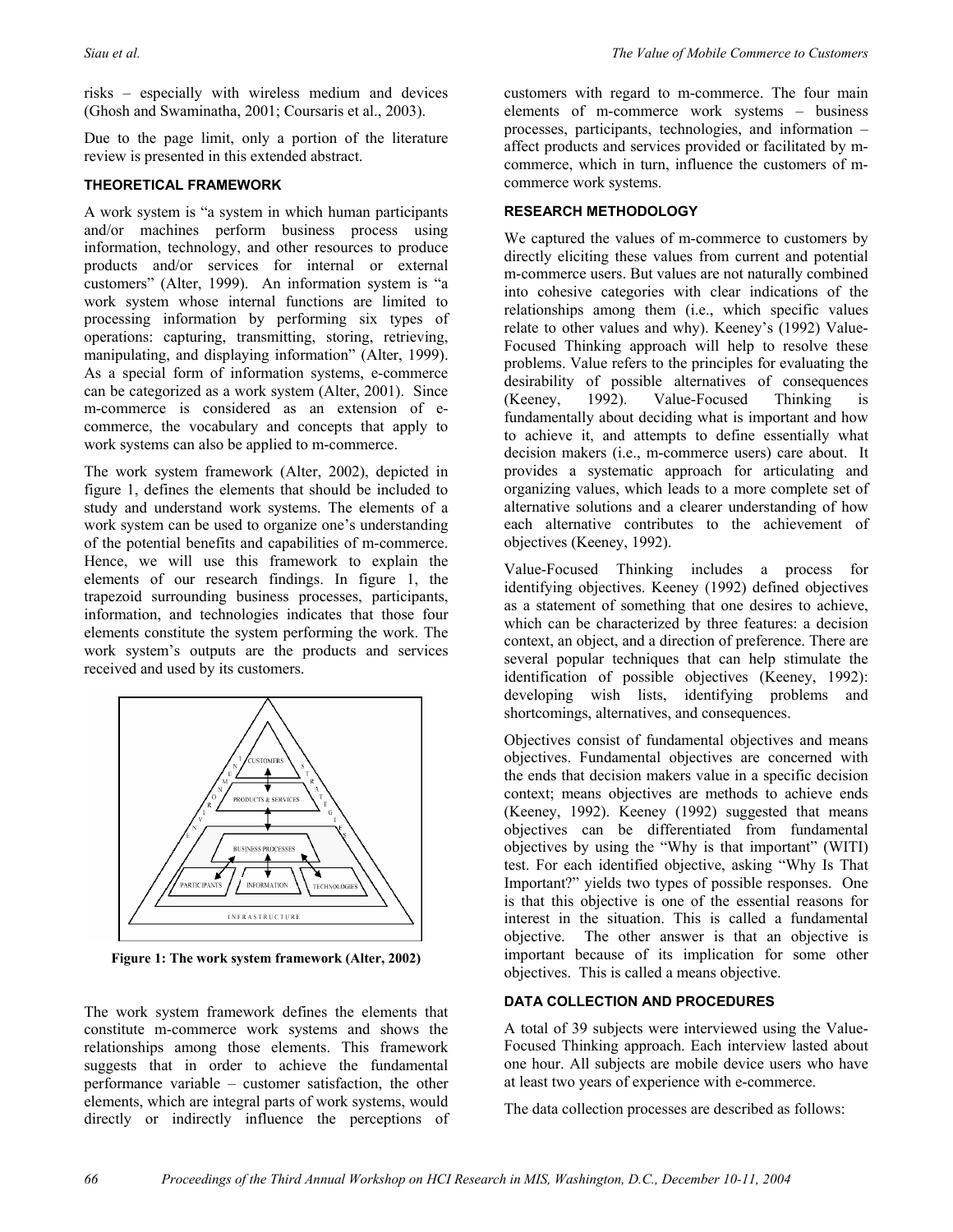*Identifying the values:* The subjects were asked to comment on the important values that they perceived in m-commerce. The interview began with general questions such as "Have you used your mobile devices to conduct ecommerce transactions?" and "What are the reasons for your use or non-use of m-commerce?" This was followed by a number of probes that were used to gather information on various aspects of m-commerce. Two techniques were adopted from Value-Focused Thinking approach to elicit values - "wish list" and "problems and shortcomings." By asking questions such as "If there were no limitations, what are the values you wish mcommerce can bring to you?" and "What are the current problems or shortcomings of m-commerce?", we collected the values of m-commerce.

*Convert user input into objectives:* Following the interviews, the objectives gathered from all the subjects were combined and put together. Because the objectives presented by the interviewees were in various forms, it was necessary to convert them into a common form. According to Keeney (1992), an objective is characterized by three features: a decision context, an object, and a direction of preference.

*Distinguish between fundamental objectives and means objectives:* This process involves further refinement to clarify the structure of the objectives in the decision context. We separated the means objectives from the ends objectives through the "Why Is That Important" test.

*Build a means-ends objective network:* This step linked the means and ends objectives by creating a means-ends objectives network.

#### **RESULTS**

We organized the derived means and fundamental objectives into a means-ends objectives network (see Figure 2). The results and discussions sections are significantly shortened due to space constraint.

#### **DISCUSSIONS**

#### **Mapping means-ends objective network to elements of work system**

In this section, we compared our research findings with the work system framework (Alter, 1999, 2001, 2002). The idea is that our findings should correspond to the components in the work system framework. If this is the case, it would provide confidence in our results.

According to Alter's (1999, 2001, 2002) Work System framework (discussed in the theoretical framework section), "customers" receive products and services from the work system. The quality or performance associated with products or services has direct influence on the customers, thus, directly affecting customer satisfaction – the fundamental performance variable for "customers" (Alter, 2002). This point is echoed in our research results. Subjects viewed "maximize customer satisfaction with mcommerce" as the overall objective, and there are six

fundamental objectives that help to achieve this overall objective: maximize convenience, maximize efficiency, ensure security, ensure privacy, ensure product/service quality, and minimize cost. These six fundamental objectives are measures of products and services of mcommerce: e.g., how convenient and efficient are the mcommerce services to the customers?

From the interviews, we derived a total of 24 means objectives. They are the "means" to provide added values and benefits to customers, thus, the means to achieve the six fundamental objectives. Because the elements of a work system can be used to organize one's understanding of the potential benefits and capabilities of m-commerce, these means objectives can be categorized into the elements of a m-commerce work system. The four key elements in the work system (Alter 2002) – business processes, participants, information, and technologies – constitute the system performing the work. These elements will directly influence the output of the system, products and services, which in turn influence customers' satisfaction. Table 1 categorizes the objectives according to the elements of the work system framework.

| Products &         | Fundamental objectives:                                 |
|--------------------|---------------------------------------------------------|
| <b>Services</b>    | Maximize convenience                                    |
|                    | Maximize efficiency                                     |
|                    | Ensure security                                         |
|                    | Ensure privacy                                          |
|                    | Ensure product quality                                  |
|                    | Minimize cost                                           |
| <b>Business</b>    | Maximize real-time customer services                    |
| <b>Process</b>     | Maximize accessibility of m-commerce                    |
|                    | Maximize personalization                                |
|                    | Enable localization                                     |
|                    | Maximize comparison-shopping                            |
|                    | Minimize cost of mobile services                        |
|                    | Ensure privacy policy                                   |
|                    | Maximize protection of personal info.                   |
| <b>Information</b> | Maximize information quality                            |
|                    | Maximize real-time alert of information                 |
| <b>Technology</b>  | Increase speed of mobile commerce                       |
|                    | Ensure ease of search                                   |
|                    | Maximize display quality                                |
|                    | Maximize ease of use                                    |
|                    | Maximize technical support                              |
|                    | Assure secure system                                    |
|                    | Optimize website interface design                       |
|                    | Improve input interface design                          |
|                    | Improve output interface design                         |
|                    | Maximize bandwidth                                      |
|                    | Maximize functionality                                  |
|                    | Maximize coverage area                                  |
|                    | Maximize connectivity                                   |
|                    | Maximize mobility                                       |
|                    | Table 1: Classification of objectives based on the work |

**Table 1: Classification of objectives based on the work system framework** 

Although participant is one of the key elements of the mcommerce work system, it was not explicitly presented in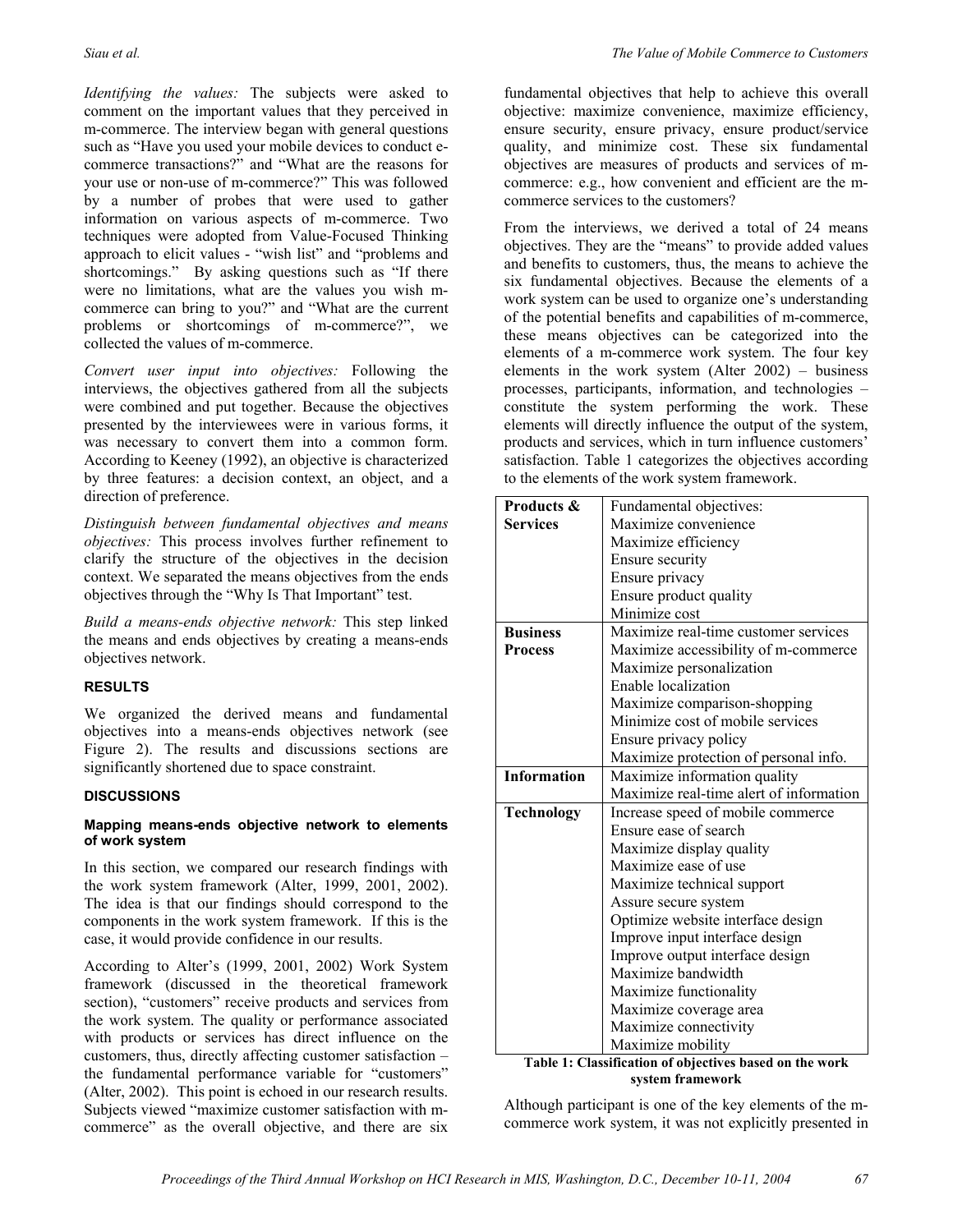our means-ends objective network. This is not surprising as the objectives were derived from interviewing current and potential m-commerce customers. From the customers' perspectives, they are not concerned with the participants of the m-commerce work systems (e.g., programmers or marketers). The participants are 'hidden' from the customers.

#### **CONCLUSIONS AND CONTRIBTUION**

The means-ends network derived from this study provides a model on the values of m-commerce from customers' perspectives. The network also reveals the means-ends relationships among these objectives – i.e., how one objective can be achieved via other objectives.

The results are of interest to both researchers and practitioners. For researchers, the means-ends objective network serves as a conceptual model to guide future research and as a foundation for further theoretical development. Future research can work on validating, extending, and enhancing this means-ends objectives network. For practitioners, the means-ends objective network highlights the issues and values that are of concerned to customers of m-commerce, and this information is valuable and useful for formulating mcommerce strategy.

#### **REFERENCES**

- 1. Alter, S. (1999) A general, yet useful theory of information systems. *Communications of the Association for Information Systems*, 1, article 13.
- 2. Alter, S. (2001) Are the fundamental concepts of information systems mostly about work systems? *Communications of the Association for Information Systems*, 5, article 11.
- 3. Alter, S. (2002) The work system method for understanding information systems and information system research. *Communications of the Association for Information Systems*, 9, article 6, 90-104.
- 4. Anckar, B & D'Incau, D. (2002) Value creation in mobile commerce: Findings from a consumer survey. *Journal of Information Technology Theory & Application*, 4, 1, 43-64.
- 5. Cane, A. (2000) More than mobile, Financial Times, retrieved from World Wide Web: http://www.ft.com/specials/sp9686.htm
- 6. Coursaris, C., Hassanein, K., and Head, M. (2003) M-commerce in Canada: an interaction framework for wireless privacy, *Canadian Journal of Administrative Sciences*, 20, 1, 54-73.
- 7. Ghosh, A. K, and Swaminatha, T. M, (2001) Software security and privacy risk in mobile Ecommerce, *Communications of the ACM*, 44, 2, 51- 57.
- 8. Keeney, R.L. (1992) Value-focused Thinking, Cambridge, Massachusetts: Harvard University Press.
- 9. Keeney, R.L. (1999) The value of Internet Commerce to the customer, *Management Science*, 15, 4, 533- 542.
- 10. Lee, Y.E. and Benbasat, I. (2004) A framework for the study of customer interface design form mobile commerce, *International Journal of Electronic Commerce*, 8, 3, 79-102.
- 11. Liang, Ting-Peng and Wei, Chih-Ping (2004) Introduction to the special issue: Mobile commerce applications, *International Journal of Electronic Commerce*, 8, 3, 7-17.
- 12. Southward, I. (2001) Dial M for mobile, *Financial World*, January, 19-49.
- 13. Sharma S. and Deng, X (2002) An empirical investigation of factors affecting the acceptance of personal digital assistants by individuals, *Proceedings of the Americas Conference on Information Systems*, 1892-1834.
- 14. Siau, K., Lim, E. and Shen, Z. (2001) Mobile commerce: promises, challenges and research agendas, *Journal of Database Management*, 12, 3, 3- 10.
- 15. Tang, J., and Veijalainen, J. (2001) Using agents to improve security and convenience in mobile ecommerce, *Proceedings of the 34th Annual Hawaii International Conference on System Sciences*.
- 16. van de Kar, E.A.M. (2000) Development of business models for WAP services. *Proceedings of Americas Conference on Information Systems*, 793-796.
- 17. Venkatesh, V., Ramesh, V., and Massey, A.P. (2003) Understanding usability in mobile commerce, *Communication of the ACM*, 46, 12, 53-56.